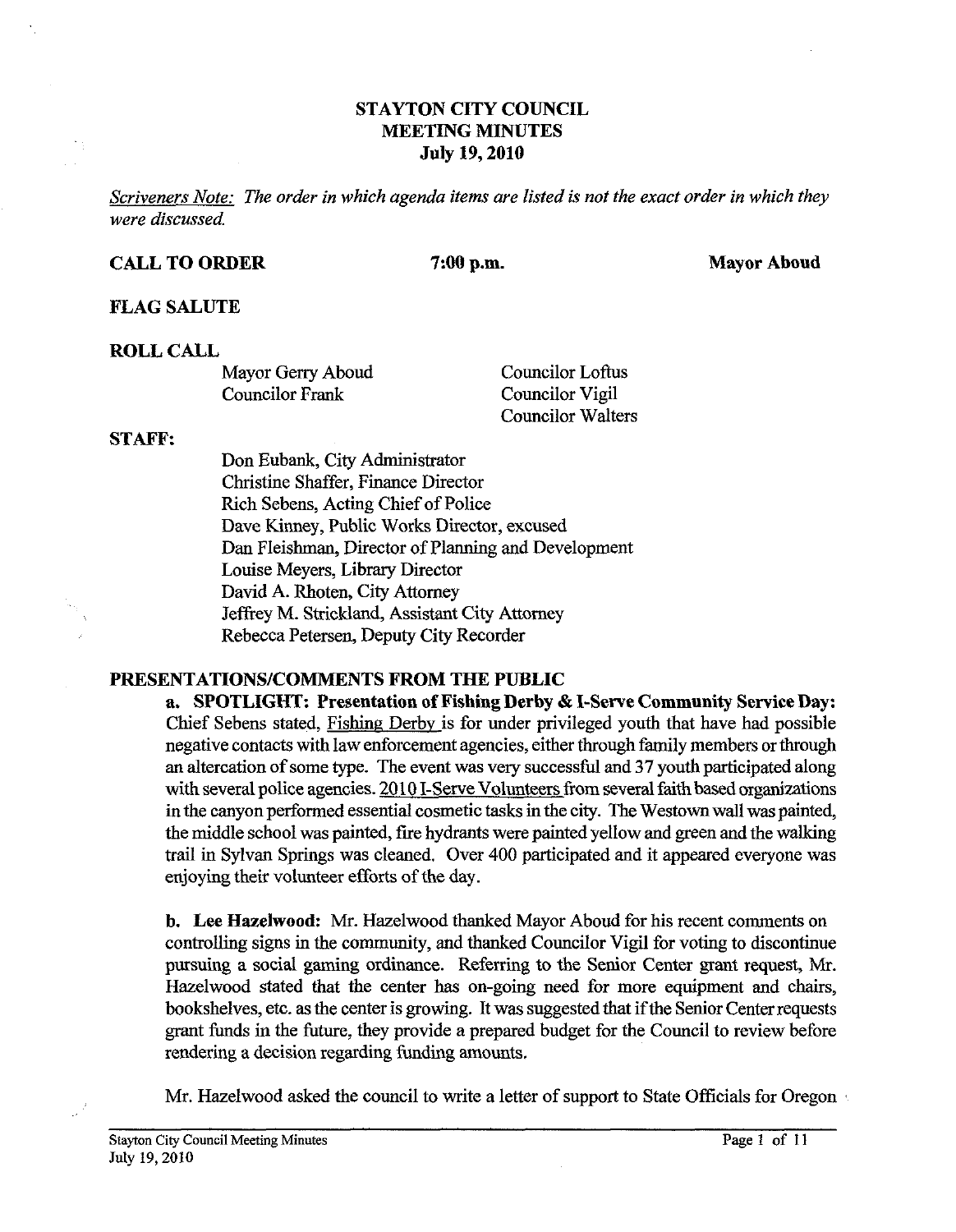Project Independence that is facing cuts by the State. The program helps people with grocery shopping, bathing, housekeeping tasks, etc. in order for them to live in their homes instead of an assisted living or care facility.

**Motion:** From Council Frank, seconded by Councilor Loftus, to send a letter supporting Oregon Project Independence to State Officials. Motion passed: 4:0.

# **ANNOUNCEMENTS**

- **a. Additions to the Agenda:** None.
- **b. Declaration of Ex Parte Contacts. Conflict of Interest. Bias. etc.** Councilor Frank declared his discussions with the Finance Director regarding the Community Grant Fund, and that he had called Greg McWavne with the Senior Center. Councilor Loftus declared his contact with Lee Hazelwood at the rummage sale for the Senior Center. Mayor Aboud pointed out that only ex parte contacts for quasi-judicial issues need to be declared.

## **CONSENT AGENDA**

# **a. Approval of City Council Meeting Minutes of July 06,2010**

Councilor **Loftus** pointed out corrections to page four of the meeting minutes.

**Motion:** From Councilor Loftus, seconded by Councilor Frank, to approve the July 06,2010 meeting minutes as corrected. Motion passed: 4:O.

# **PUBLIC HEARINGS**

# **Public Hearing Sewer** & **Water Rate Increases**

- **a. Commencement of public hearing:** Mayor Aboud opened the public hearing at 7:58 pm. He then read the opening statement.
- **b. Ex parte contact, conflict of interest, bias, etc:** None.
- **c. Staff Report: Mr.** Kinney summarized the staff report in the agenda packets. The purpose of the public hearing is to increase **water rates** in order that the city can raise sufficient revenues so it can make its debt service payments for the loan from Oregon Business Development Department (OBDD), and to pay the annual operating expenses for the water system. In 2005 the Water System Master Plan was adopted by the Council and the Plan called for improvements to the water system over a 20 year period. Over the past four years improvements have been made to the water treatment plant and water line improvements took place on E. Elwood, E. Hollister and Jefferson Streets. The city partnered with Canyon Contracting for some improvements to Fourth Avenue near Jefferson. The City is proposing to continue partnerships with others over the next few years. With the adoption of the Water Master Plan, a phased rate increase over a seven year period was planned which is now nearing its end. The proposed rate increase for 6,000 gallon use on a residential account would be approximately **\$3** .OO per month. The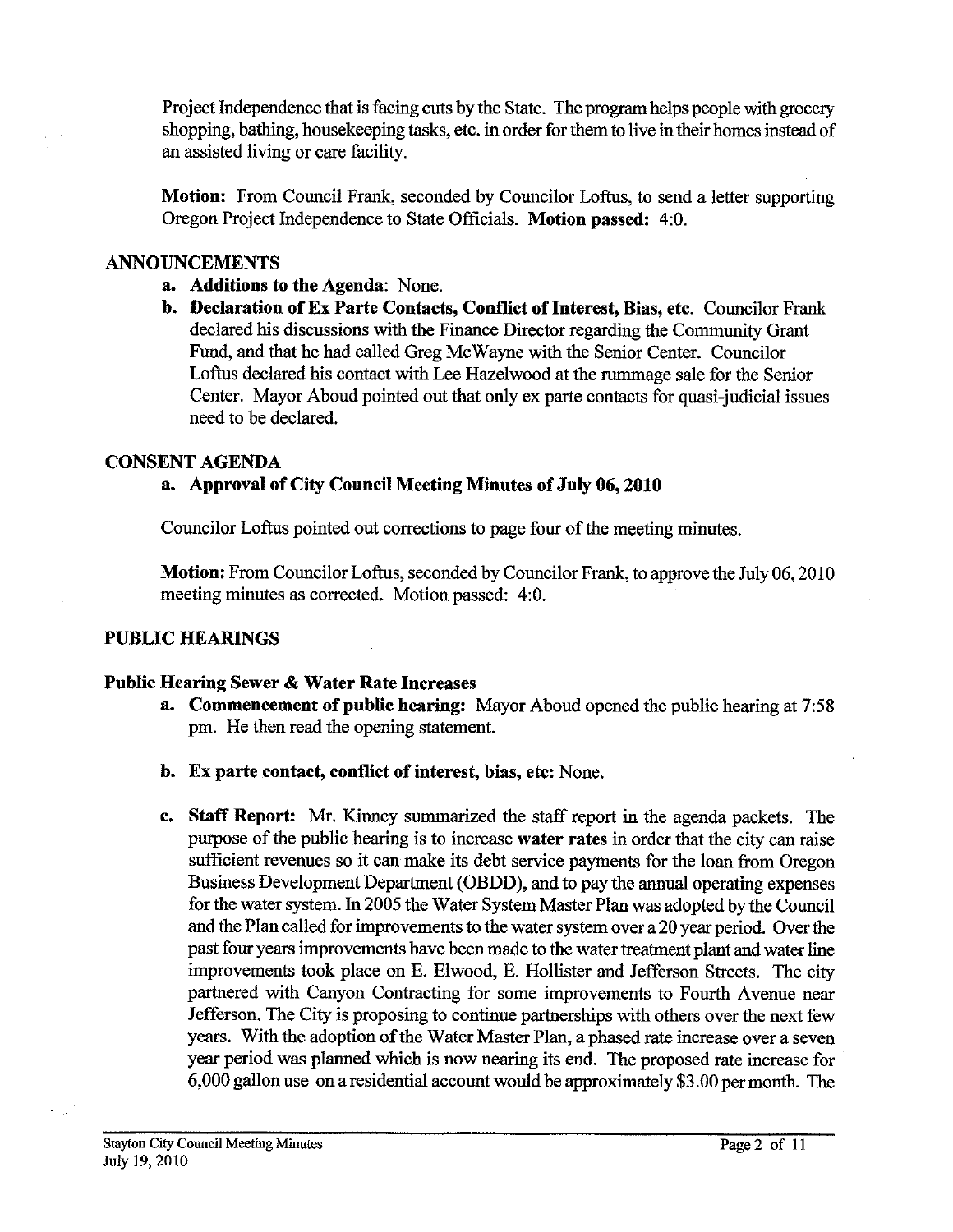purpose of the rate increase is to meet the debt service payments with OBDD and this is the first year of the large payments due.

*Mr.* Kinney reviewed the staff report regarding the **sewer rate** increase. As part of the Department of Agriculture Rural Utilities Agreement (USDA) terms of the loan (previously approved by the Council) the City is obligated to raise rates by the completion of the improvement project that guarantees the city's ability to repay the loan. Currently the city is advertising the project for bid and the expectation is that upgrades will take place to the Waste Water Treatment Plant which will get the city out from underneath an order fiom the Oregon Department of Environment Quality (DEQ), as it was found that the WWTP system did not comply with all of the current environmental regulations. Staff is recommending the Council adopt a phased in arate increase over a period of five years, and the increase would average \$4.00 per month for residential customers each year. The increases are taking place at the same time in order to demonstrate to USDA that the City has taken affirmative steps to guarantee the debt service payment to USDA.

- **d. Proponent's Testimony:** None.
- **e. Opponent's Testimony:** None.
- **f. General Testimony:** None.
- **g.** Ouestions from the Public: Mr. Hazelwood stated the rate increase is necessary but he thought the sewer rate was not going to go up so drastically.
- **h. Questions from the Council:** Referring to the document in the packet fromthe League of Oregon Cities, Councilor Loftus asked why the approximately \$1 1 .OO difference in rates between Stayton and Sublimity. Mr. Kinney stated Sublimity's sewer rate is higher than Stayton's but their water rate is less. Sublimity will be addressing water projects in the near future and they too will be faced with some of the same issues that Stayton has had to resolve. Councilor Loftus asked if Norpac and other large volume users had been notified of the increases, and, is there someway to help mitigate some of the residential shock. Mr. Kinney stated the sewer system rate structure for Norpac will not be affected much as they are processing waste that goes into their own lagoon system that they manage themselves. What flow into the city's streams are Norpac's domestic processing activities. Ms. Shaffer stated the City has an agreement with Norpac where their rates are based on man hours per year not on water usage or consumption.
- **i. Staff Summary:** *Mr.* Kinney stated the increase in water rates will become effective September 01, 2010; and the phased sewer rate increase will raise rates each year over the next five years.
- **j. Close of Hearing:** Mayor Aboud closed the public hearing.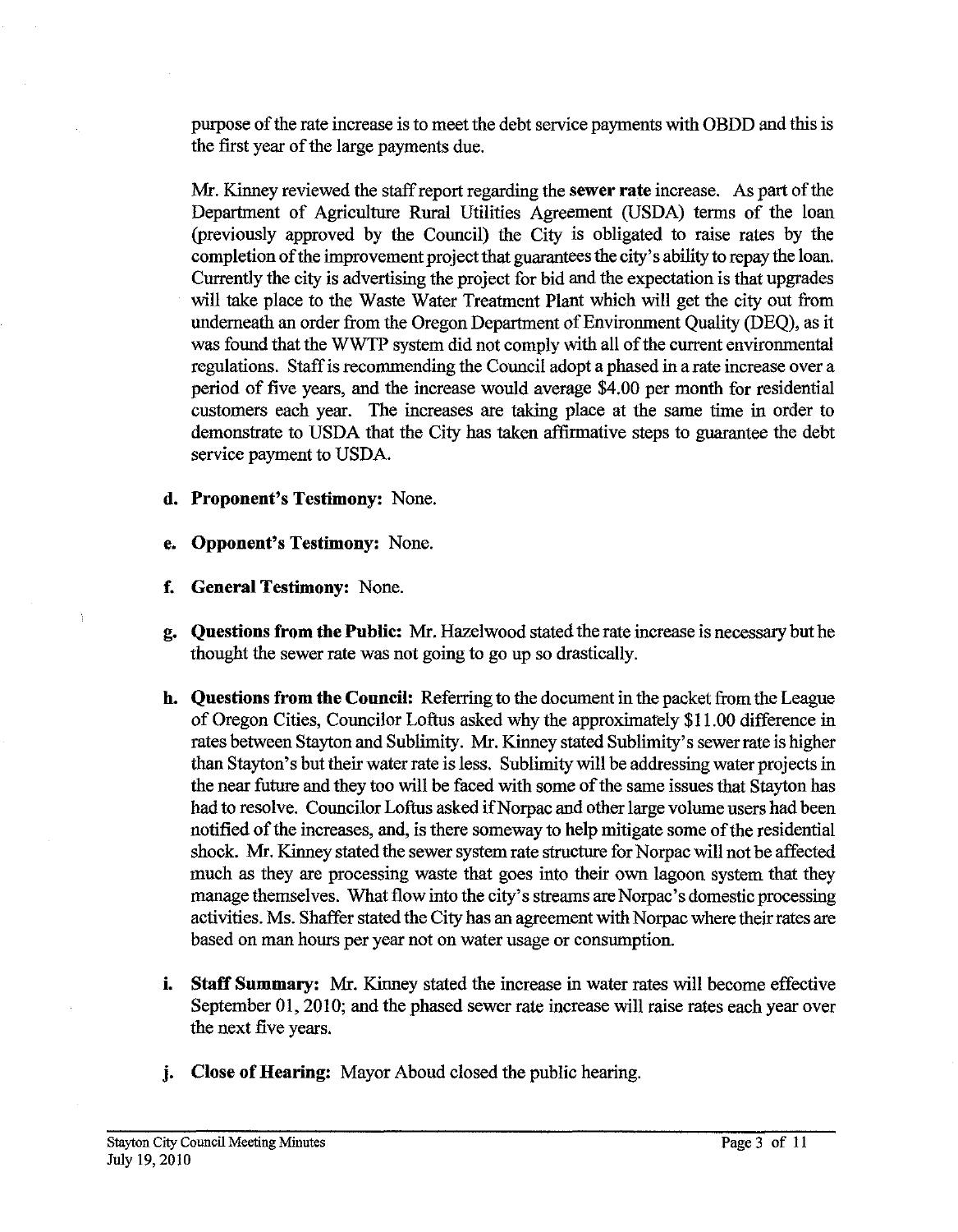**k Council Deliberation:** Councilor Loftus stated he had reservations jumping into a 10% increase with the economy the way it is. A lot of folks **are** on a fixed income, with unemployment very high. He suggested the possibility of waiting until next year to raise rates, or to lessen the proposed percentage to 8.5% from 10%.

Mayor Aboud stated the rates need to be established now and in a year it can be reviewed again to possibly reduce. The City does not want to get behind in loan money they are paying back. The City has been providing good quality water consistently, system upgrades have taken place, a generator to provide water during a power outage has been put in and a third water bed has been added. The City is obligated to putting good treated water back into the streams, and the City should not defer the issue.

Councilor Frank stated the water increase is ok and the sewer increase is huge. It will affect every household but there is no way out of it, it should not be deferred.

Councilor Walters stated he hates to raise the rates but it can't be put off. The money has to come from somewhere.

Councilor Vigil stated the rates need to be raised.

#### **Public Hearing Ordinance Renaming Streets**

- **a. Commencement of public hearing:** Mayor Aboud opened the public hearing at 8:40 pm.
- **b. Ex parte contact, conflict of interest, bias, etc:** None.
- **c. Staff Report: Mr.** Fleishman summarized the staff report in the agenda packet. The Planning Commission is recommending changing the names of **streets** in Phillips Estates, Pemberton Estates and the Roth Estates Subdivisions. When Phillips Estates subdivision plat was submitted for review by staff, the east-west streets were given the same names as those streets on the east side of the city with which they aligned. The street sweeper driver and others had expressed concerns over the misnaming of streets and staffinitiated the change. The proposed street names are from Hobson to Oriole and Whitney to Junco Streets. Staffhas also determined that while previous approvals of street name changes have been adopted by Resolution, the correct process would be by Ordinance. Therefore they too are represented in the **draft** Ordinance.
- **d. Proponent's Testimony:** None.
- **e. Opponent's Testimony:** None.
- **f. General Testimony:** None.
- **g. Questions from the Public:** None.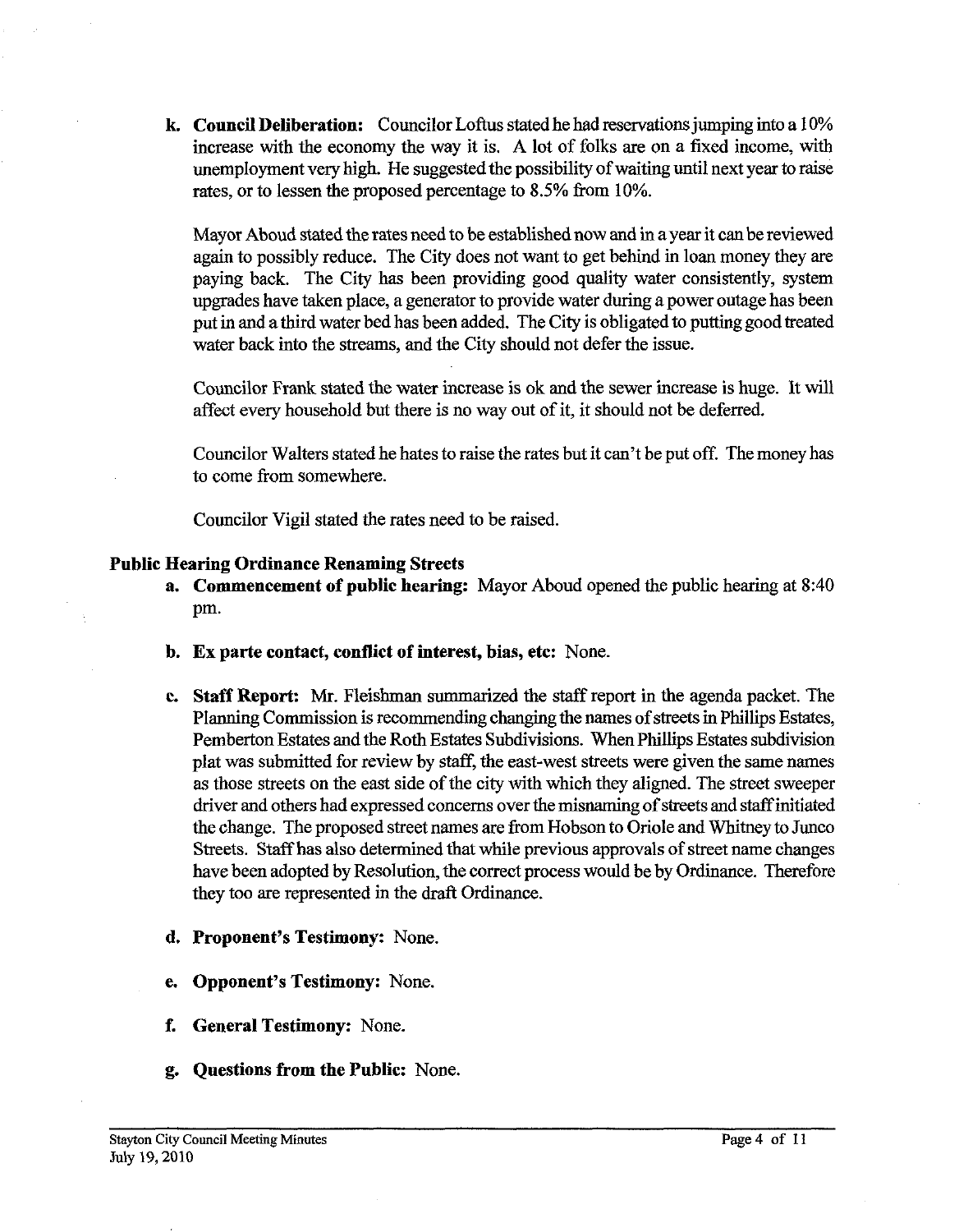- **h. Questions from the Council:** Councilor Loftus asked if the street numbering issues with Ruben Sisto and Dr. Duffy had been resolved; and Mr. Fleishman answered in the affirmative. Councilor Vigil suggested that Western Court be changed to Pemberton Place. Mr. Fleishman stated if that was the city's intent, the property owners would need to be notified and the council would need to restart the process from the beginning, as several homeowners would be affected by the change.
- **i.** Staff Summary: Mr. Fleishman stated the draft ordinance takes the place of the resolution that was previously approved to change the street names. Because the change to Western Court by Resolution has already taken place, staff would suggest that even if the Council wants to change the street names it should be done so at a later date.
- **j. Close of Hearing:** Mayor Aboud closed the public hearing at **8:53** pm.

## **Public Hearing Zone Change 104 E. Virginia Street**

**a. Commencement of public hearing:** Mayor Aboud opened the public hearing at **7:42**  Pm.

**b. Preliminary Matters:** 

**1. Ex parte contact, conflict of interest, bias, etc.:** Mayor Aboud declared that he had an ex parte contact but not with the applicant, he had received a notice of the public hearing. He declared that he knows the applicant personally but has no bias.

Councilor Loftus declared that he too received a public notice of the hearing and that he has no bias.

**2. Opening Statement:** Mayor Aboud read the opening statement.

- **c. Staff Introduction: Mr.** Fleishman summarized the staff report included in the packet for an application of a comprehensive plan map and zoning map amendment from Commercial Retail (CR) to Downtown Residential Mixed Use (DRMU).
- **d. Applicant's Testimony:** Bernard Riesterer, Stavton. Oregon. Mr. Riesterer stated he is the owner of the properly on the comer of N. First Avenue and E. Virginia Street. The property was originally built as a residential tri-plex, then used for commercial purposes for the hearing aid business, and now a zone change is requested to place it back into residential use.
- **e. Staff Report: Mr.** Fleishman summarized the staff report included in the agenda packet.
- **f. Questions from Council:** None.
- **g. Proponent's Testimony:** None.
- **h. Opponent's Testimony:** None.
- **i. Governmental Agency Testimony:** None.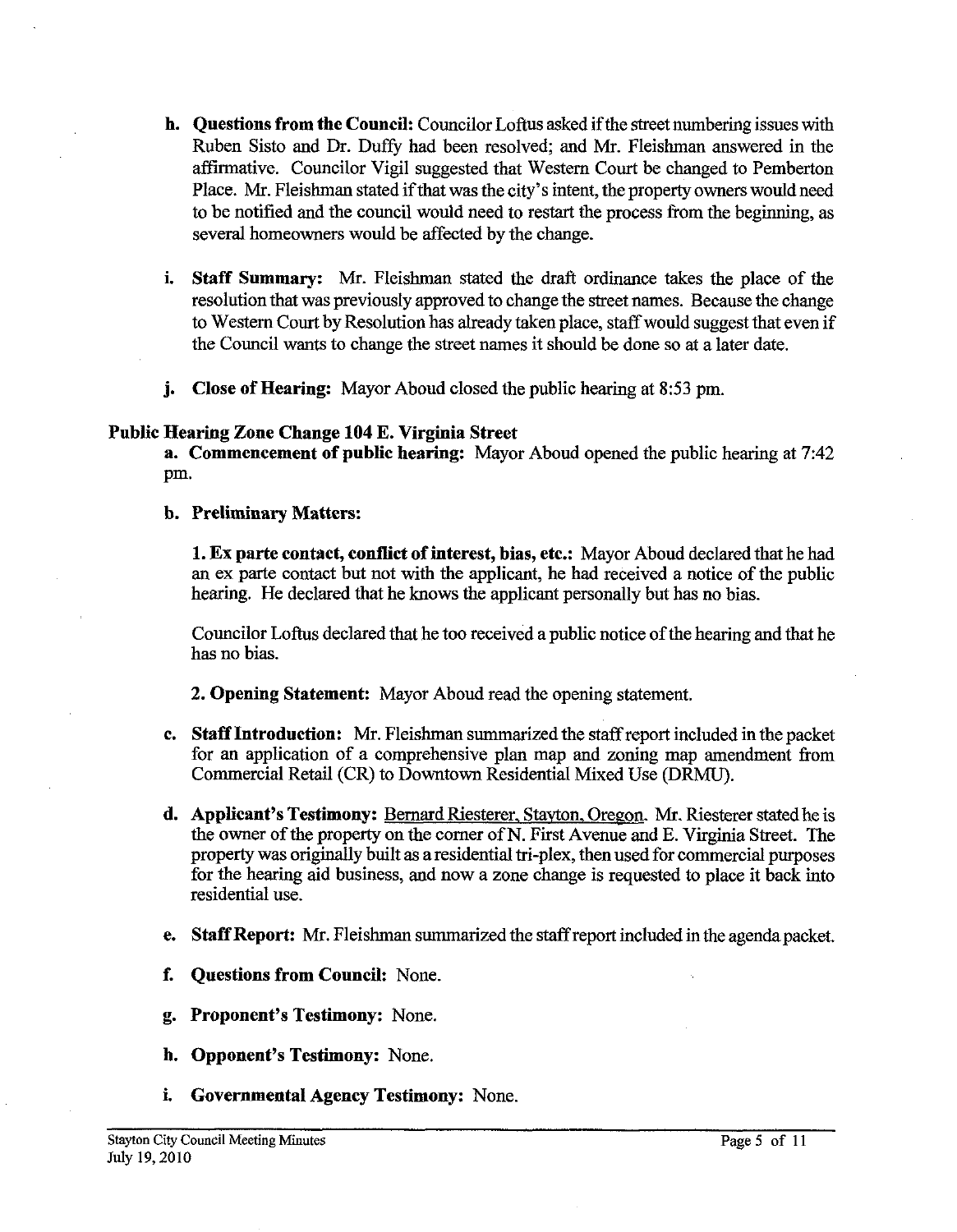- **j. General Testimony:** None.
- **k. Questions from the Public:** None.
- **1. Questions from the Council:** None.
- **m. Applicant's Summary:** None.
- **n. Staff Summary: Mr.** Fleishman stated that staff is recommending approval of the proposal.
- **o. Close of Hearing:** Mayor Aboud closed the public hearing at 7:55 pm.

#### **UNFINISHED BUSINESS**

#### **Second Consideration of Ordinance 927 Public Safety Commission**

- **a. Staff Report:** Chief Sebens summarized the staff report in the agenda packet.
- **b. Council Deliberation:** Councilor Walters stated if this is what the Chief wants he is fine with it. It's a good way to receive input from a wide array of citizens. In response to a question from Councilor Frank as to how long the issue had been discussed, Mr. Eubank explained he started the discussions of the committee in order to open up the doors and be more transparent. Citizen Police Academy's were planned but there was not enough citizen participation generated. When asked by Councilor Loftus if anyone had expressed interest in serving on the committee, Chief Sebens stated three or four individuals had. Councilor Vigil stated that a Public Safety Commission would be great for larger communities but not Stayton. It would be more of a burden on the Police Department and the Chief has a lot of other things to work on.

#### **c. Council Decision:**

**Motion:** From Councilor Loftus, seconded by Councilor Frank to approve the proposed ordinance as modified.

**Discussion:** Councilor Walters stated if the present Chief and former Chief like the idea, the city should give it a shot. If it works it works, if the city can't get anyone to show up to the meetings the committee can be ended.

**Motion passed: 3:l** (Vigil)

#### **NEW BUSINESS**

#### **Ordinance 928 Renaming Streets**

**a. Staff Report: Mr.** Fleishman stated that renaming the streets is in the best interests of the City.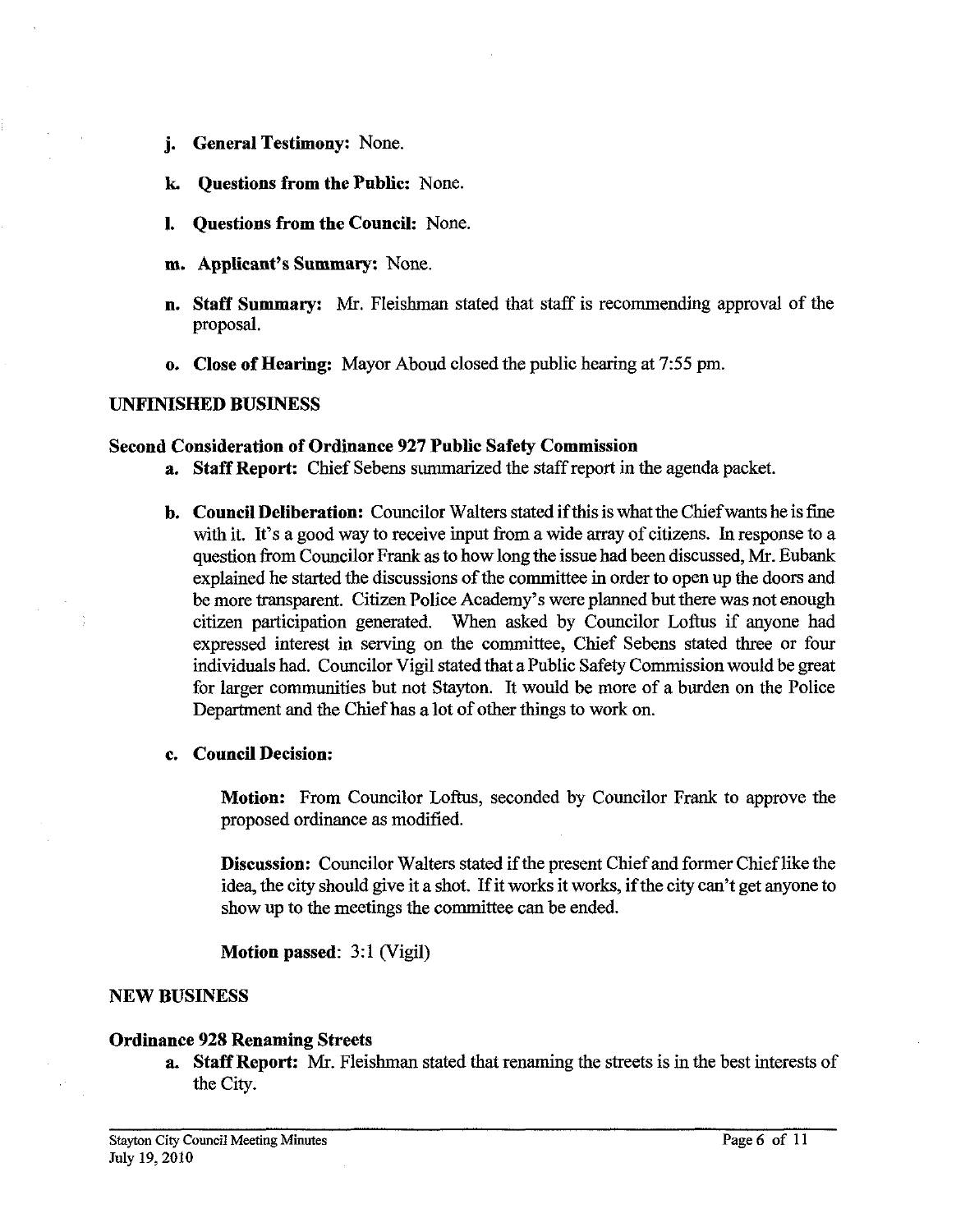- **b. Council Deliberation:** No further comments.
- **c. Council Decision:**

**Motion:** From Councilor Loftus, seconded by Councilor Frank, to move to approve Ordinance 928, changing the names of designated streets, as presented.

**Discussion:** Councilor Vigil stated if the ordinance was to clear up confusion between Place and Court its' still confusing.

Council was polled and the **motion passed:** 4:O.

**Motion:** From Councilor Vigil, seconded by Councilor Walters, to direct staff to reconsider Western Court and would suggest other names such as Pemberton Place.

**Discussion:** Councilor Loftus asked for clarification if the citizens would be polled and informed of the public safety issue concerns from Councilor Vigil. Councilor Vigil stated by directing staff to move in that direction it would be one of the steps. Chief Sebens pointed out that whether its Court or Place there really isn't confusion when dispatching police units as the home addresses are different numbered series. Hobson and Martin Streets could be confusing unless a caller identifies the directional as either east or west, said Chief Sebens.

Motion passed  $3:1$  (Frank)

## **Ordinance 929 Zone Change 104 E. Virginia Street**

- **a. Staff Report:** Mr. Fleishman stated the ordinance would change the Comprehensive Plan Designation and Zoning from CR to DRMU.
- **b. Council Deliberation:** Councilor Frank asked Mr. Fleishman if there were any negatives to the proposal, Mr. Fleishman stated no.
- **c. Council Decision:**

**Motion:** From Councilor Loftus, seconded by Councilor Walters, to adopt Ordinance 929 as presented. The Council was polled and the vote was unanimous.

## **Resolution No. 858 Water Rate Increase**

- **a. Staff Report:** Resolution No. **858** if approved would increase water rates effective September 01,2010.
- **b. Council Deliberation:** None.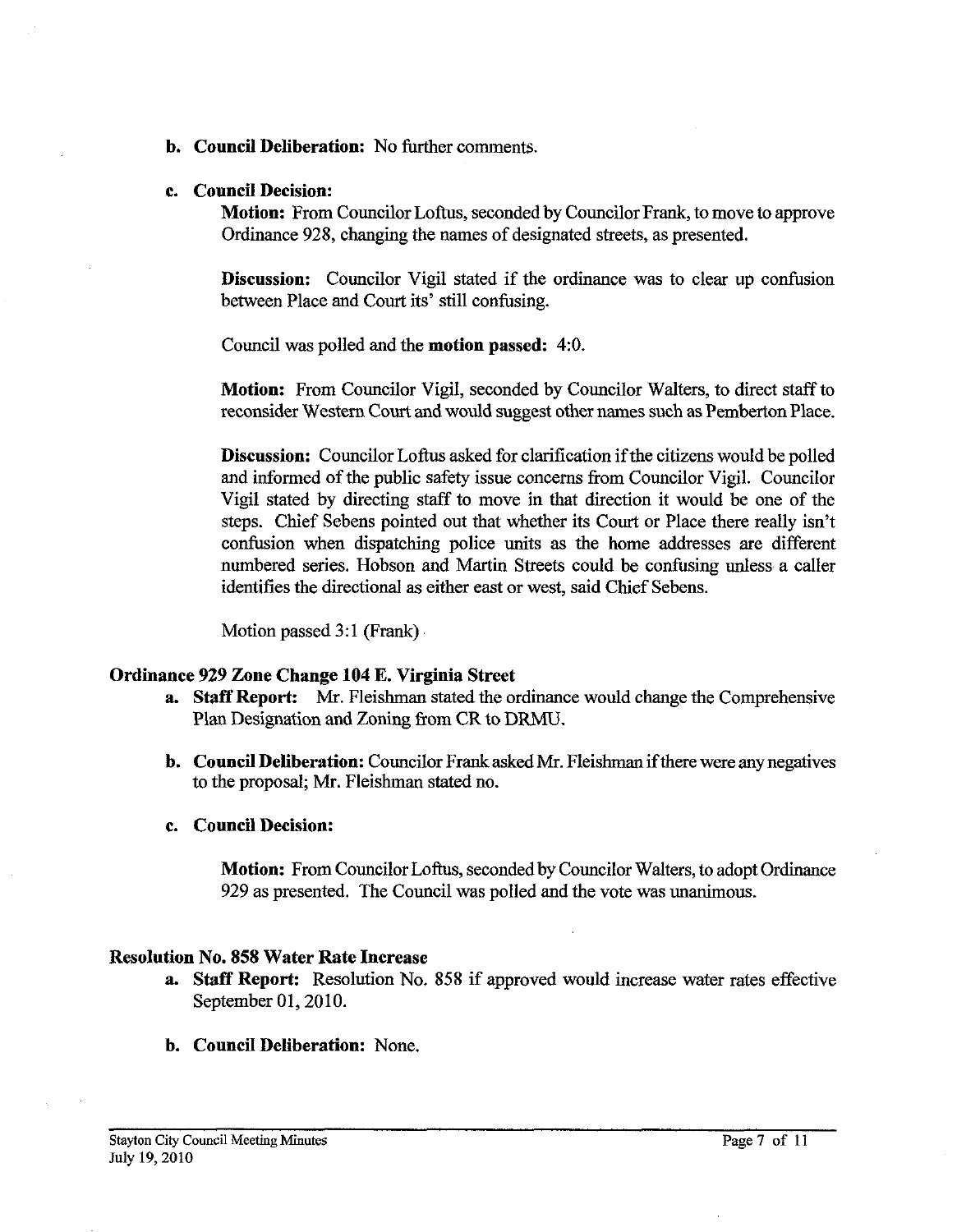## **c. Council Decision:**

**Motion:** From Councilor Loftus, to move to adopt Resolution No. **858** at an **8.5%**  increase instead of 10%. **Motion dies** due to lack of second.

**Motion:** From Councilor Frank, seconded by Councilor Walters, to move to adopt ResolutionNo. **858** as presented. **Vote:** 2:2 (Loftus & Vigil, opposed), Mayor Aboud broke the tie and voted in the affirmative, Resolution **858** passed.

## **Resolution No. 859 Sewer Rate Increase**

- **a.** Staff Report: Resolution No. 859 if approved would increase sewer rates effective July 01,2010.
- **b. Council Deliberation:** None.

# **c. Council Decision:**

**Motion:** From Councilor Loftus to adopt Resolution No. **859,** and to increase rates by **9%** for five years from 2010 to 2014. **Motion dies** for lack of second.

**Motion:** From Councilor Frank, seconded by Councilor Walters, to adopt Resolution **859** as presented to increase sewer rates for the years 2010 to 2014. **Motion passed: 3:l** (Loftus, opposed)

# **STAFFICOMMISSION REPORTS**

## **City Administrator's Report** - **Don Eubank**

**a. Council Communications with City Administration Policy: Mr. Eubank read the staff** report that was included in the packets. Councilor Frank asked where the need for the City Administrator to ok contact between Council and the department heads came from, as it prohibits his communications with department heads. Mr. Eubank stated it came from excessive demands for information a lot of the time at the last minute and not **all** the Council members had the same information when thev came to a Council meeting. Mr. Eubank stated this has been a long standing policy of the previous City Administrator and that Mr. Eubank tried to loosen up and allow the Council members to talk to department heads directly but it just got out of control and the demands on staff were too great sometimes requiring a couple of hours to prepare information for one council member. Councilor Frank stated he doesn't like this policy as he would like to talk directly to the department heads when he needs to. Mayor Aboud stated the authority came from the Council to have the policy in place and it can be reviewed again October 2010. Councilor Loflus stated he had requested the issue be discussed at this meeting instead of October because its' been in affect and has caused communication problems. Councilor Loftus would like to be able to call up a department head and ask a question, but this policy is impeding the Council and should be repealed. Mayor Aboud stated the policy put things in writing and explains what should be done. Councilor Walters pointed out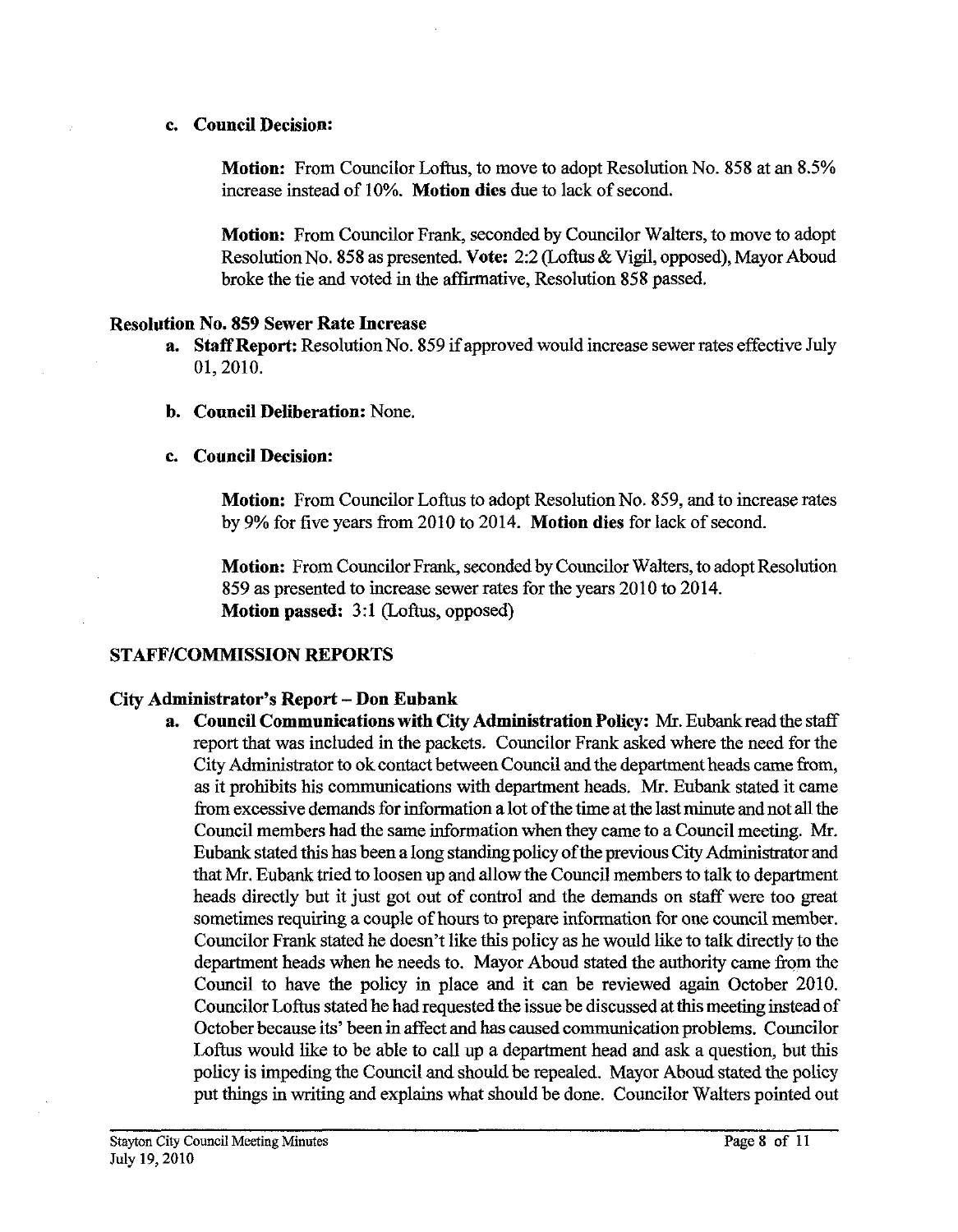at the time the policy was put into place, it was a challenging time and the Council tried to come up with something to protect staff. The policy was put into place because it was needed and things haven't really changed, he said.

# **Finance Director's Report** - **Christine Shaffer**

- **a. Monthly Finance Department Report.** Ms. Shaffer summarized the finance report
- **b. Grant Requests from Community Grant Fund:** Council members approved the following grant requests for \$500.00 each to Santiam Heritage Foundation, YMCA and the Santiam Senior Center. Friends of the Family received \$1250.00.

# **Chief of Police's Report** - **Rich Sebens**

- **a. Statistical Report for June 2010:** No comments.
- **b. National Night Out:** Chief Sebens stated that August 03,2010 is National Night Out in the city parks. Food will be served in five parks in the city and the entire community is invited. It's a good way for law enforcement to get to know citizens in the community.
- **c. Police Car Detail:** Chief Sebens reported that recently a request was received from the City of Sublimity to add their name to the Stayton Police Department Vehicles since Sublimity contracts with Stayton for Police Services. Illustrations were distributed showing placement of the wording to be added, which Council members were in support of.

## **Library Director's Report** - **Louise Meyers**

**a. June 2010 Activities/Statistics:** Ms. Meyers reviewed the activities and statistics for June 2010 and thanked her staff for all working so hard to make this year the best summer reading program ever.

# Public Works Director's Report - Dave Kinney<br>a. June 2010 Monthly Operating Repor

**June 2010 Monthly Operating Report:** Mr. Kinney reviewed the staff report included in the Council packets. He complimented staff members Alissa Angelo, Public Works Administrative Assistant and Angie Lehnert, Community Participation Coordinator along with Liz Redon of the North Santiam Watershed Council for their fine work in getting a successful grant application submitted and funded from the State. The \$125,000 grant will pay for improvements to Santiam Park. The pedestrian bridge is on target for mid September and staff is meeting with the Santiam Water Control District to look at pier locations and work with the contractor.

# **Pool Manager** - **Rebekah Meeks**

**a. June 2010 Monthly Operating Report:** No questions were asked regarding the monthly report. Ms. Meeks complemented pool staff for all of their hard work during School Rental Week. Several saves were made where guards actually had to jump in and save the individual. At no time were any of the children at risk of drowning.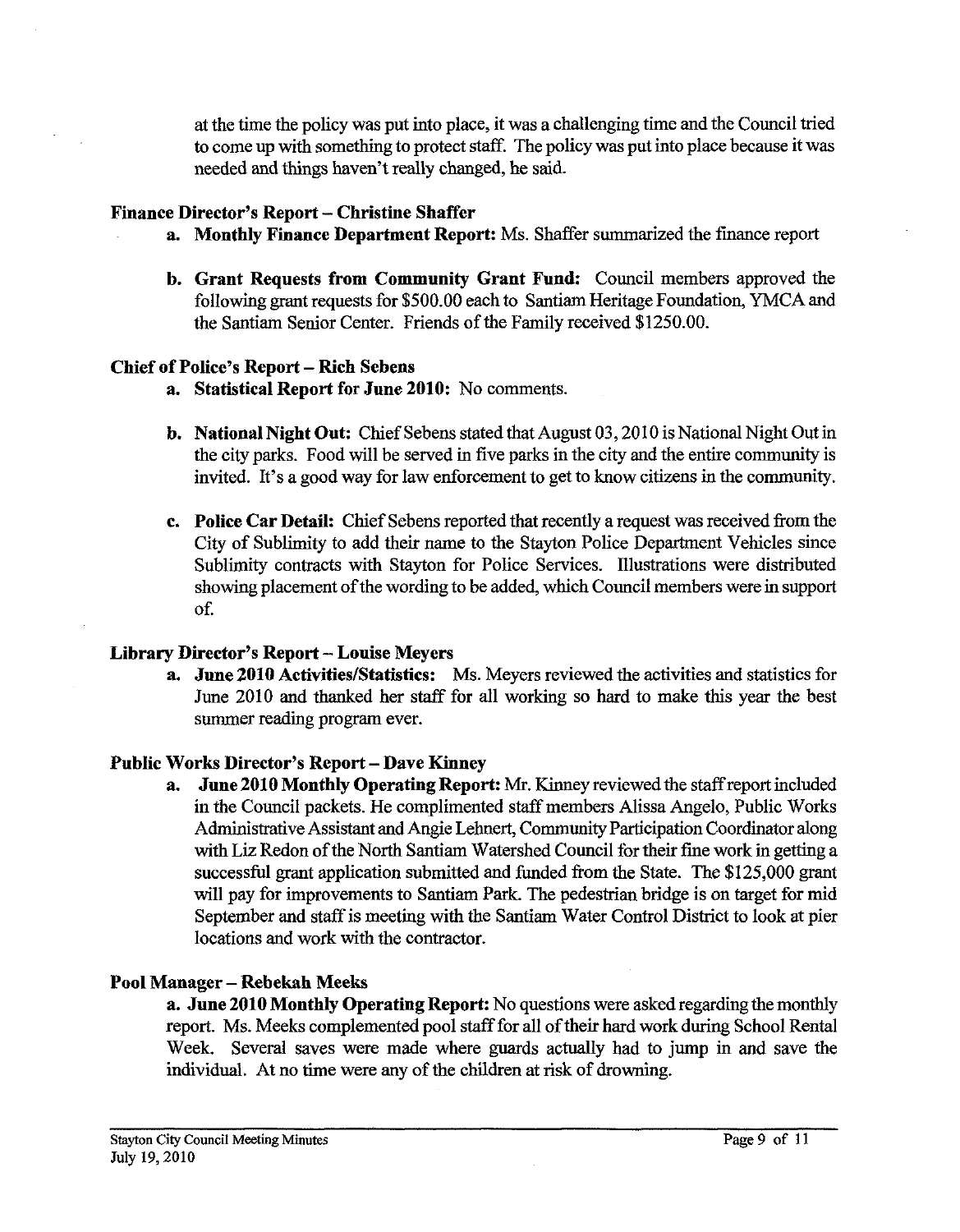# **PRESENTATIONSICOMMENTS FROM THE PUBLIC** - None.

## **BUSINESS FROM THE CITY ADMINISTRATOR** - None.

## **BUSINESS FROM THE MAYOR - None.**

#### **BUSINESS FROM THE COUNCIL**

**Downtown Revitalization Plan:** Councilor Loftus stated he would like to invite some developers to the community to show them what Stayton has in the community in order to help with revitalizing of the downtown area. Consensus from Council members was to proceed.

**Wilco Traftic Issue:** Councilor Loftus stated he had been contacted by local citizens complaining about the traffic issue when folks are trying to get into the gas pumps at Wileo, and suggested a system such as that of the Costco gas lanes. Mr. Eubank stated that he had discussed the traffic issue with Wilco previously and that they were not interested in blocking off lanes like Costeo does, but since that time a new Manager has come on board that seems open to discussions. Mr. Eubank will contact the Manger of Wilco and get back to the Council regarding his discussions. Staff will contact the Ruettgers and inform them of the status of their request noted in their letter to Councilor Loftus.

**Council Communications with City Administration Policy:** Councilor Vigil stated there was not enough closure on the Council Communications issuc and hc wishcd to make a motion.

**Motion:** From Councilor Vigil, seconded by Councilor Walters to put off reconsideration of Council Communications until February 201 1.

**Discussion:** Councilor Frank stated he thought reviewing it later would be circumventing what the Council already agreed upon. Councilor Loftus stated the issue he brought up earlier in the evening had still not been addressed.

**Motion passed:** 2:l (Frank), 1 abstain, (Loftus)

## **ADJOURN** .

There being no further business, the meeting was adjourned at **9:50** pm.

APPROVED BY THE STAYTON CITY COUNCIL this 2nd day of August 2010, by a 4:O VOTE OF THE STAYTON CITY COUNCIL.